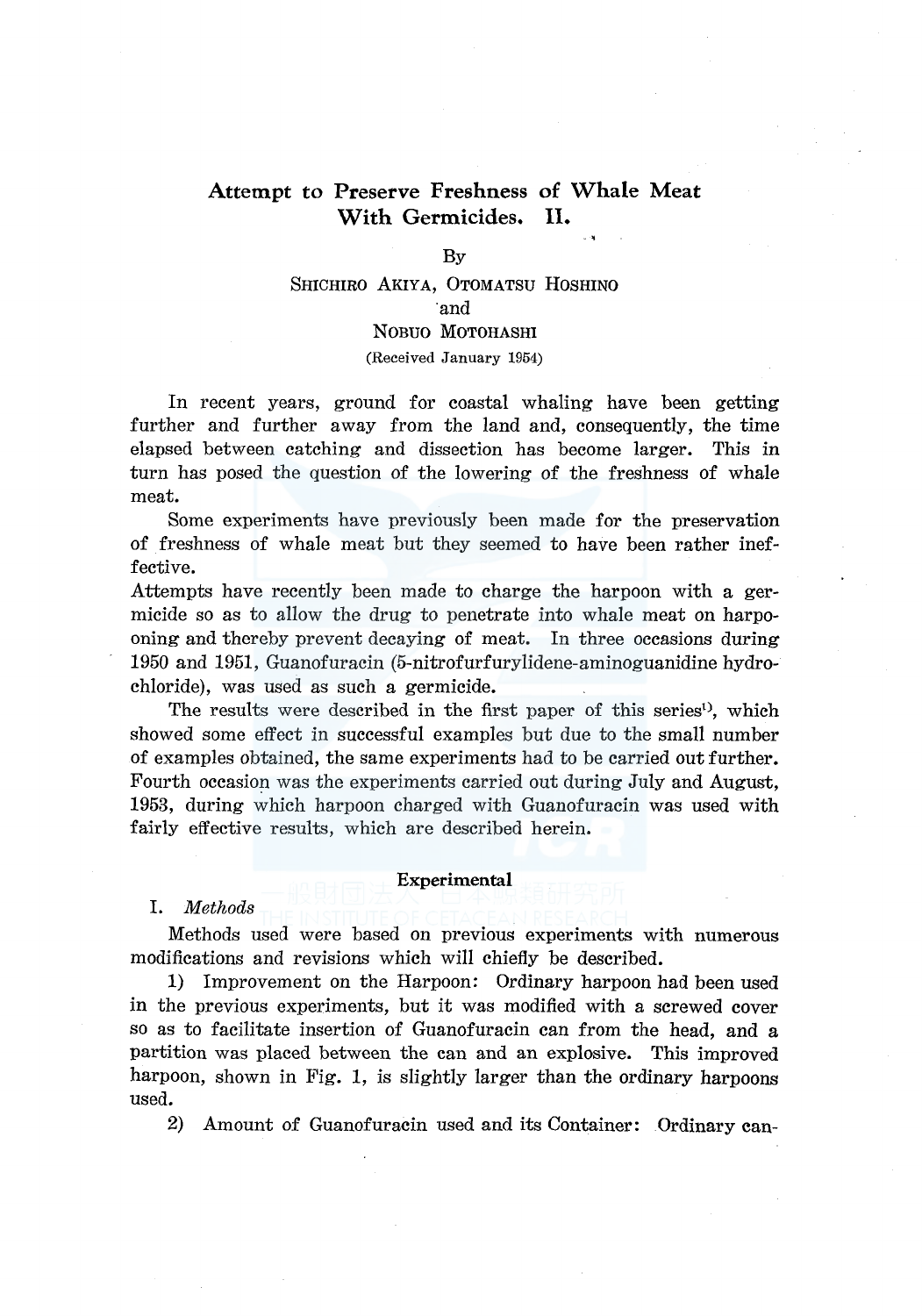ning cans of about 300cc. capacity were used as the containter for Guanofuracin\*. At first, fairly good results were obtained by the use of a 20 gm. can. Later, 40 gm. cans were prepared but owing to unfavorable weather conditions and moving of catcher boats, sufficient use of the larger cans could not be made.

3) pH-Measurement of Whale Meat: pH of the meat was measured with Guanofuracin-injected whales and control whales. Dorsal meat was taken up at first but later, ventral and tale meat were also measured for comparison.



The meat was handled as aseptic as possible, cut into portions of 100-200 gm. size, and placed in a beaker with raised bottom (Fig. 2). The beaker was covered with a petrie dish so as not to make the beaker air-tight, and placed in a thermostat of 30° temperature. The meat was cut from the top at intervals of several hours or over ten hours, and variation in pH values of the meat was measured.

pH measurement was carried out with the glass electrode pH-Meter and pH test paper, as in the previous experiments, but the glass electrode used was the one for muscle measurement.

4) Measurement of Guanofuracin Concentration in Blood: The measurement was carried out as in the previous experiments. Guanofuracin was added in various proportion to the blood of control whale, acidified with acetic acid, heated, and filtered. The filtrate was made

<sup>\*</sup> The cans used were treated with paint on the innerside and presented no problem but during the course of these experiments, there was shortage of cans and change in the content of Guanofuracin. Galvanized iron was used for the cans in which aqueous solution of Guanofuracin was placed but Guanofuracin was found to undergo change by reacting with zinc. and iron in the can material. It is therefore advisable to avoid using cans in which the metal is exposed on the inside.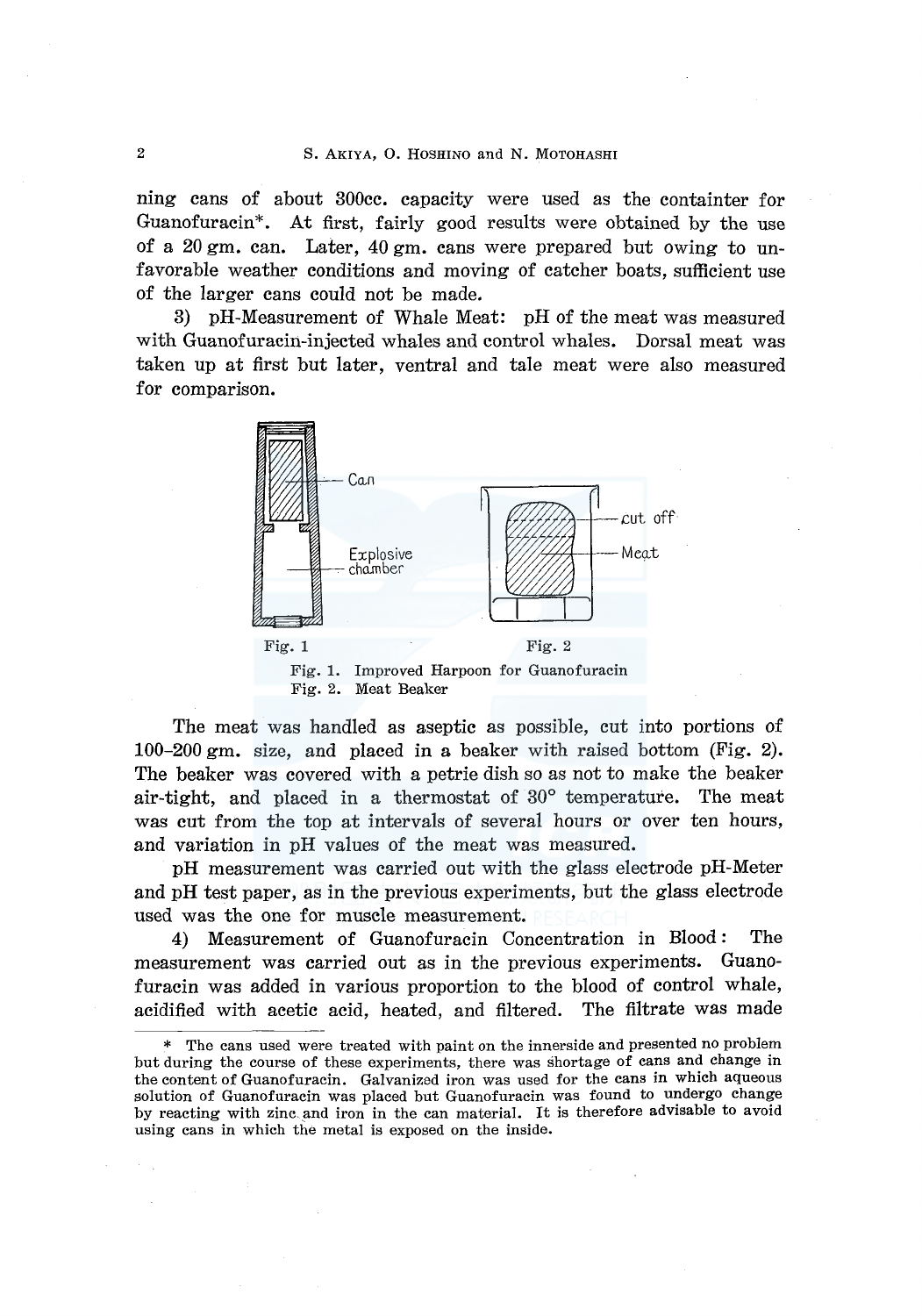#### Attempt to Preserve Freshness of Whale Meat with Germicides. 3

alkaline and this was used as the standard for colorimetric determination<sup>2</sup>).

#### II. *Results*

1) In the earlier part of experiments, about dozen sperm whales were obtained and the period was extended to include a few examples of sei whales. One each of fin whale was obtained for Guanofuracin injected and control cases.

2) Table 1 gives the species and sex of whales in which Guanofuracin harpoon was used, time elapsed until dissection, pH value of meat, and presumptive blood level of Guanofuracin. The term "putrefaction inhibition rate" used in Table 1 was calculated by taking pH of the control whale meat as 0% inhibition rate and pH of toluene-added meat as  $100\%$ . The summarized judgement was arrived at by examining the state of harpooning, location of harpooning, observations at the time of dissection, presumptive blood level of Guanofuracin, external apparent change of meat, and pH curve, the order given being A, A', B, C, and D.

3) Table 2 gives the kind and sex of whales and pH value of meat in control whales and in whales caught just prior to experiments and on which Guanofuracin harpoon was not used.

4) Figs. 3-8 give summarized results of representative pH curves obtained on experimental whale meat. They give pH curve of meat in whales in which Guanofuracin was comparatively well circulated and that of control. In these figures, the time of catching, and therefore of death, was taken as zero, and the shaded portion shows the time spent in landing and dissection, and the rest is the time during which the sample meat was kept in a theromostat at 30° and pH of the meat measured at certain intervals. pH values of tail and ventral meat are also gived for comparison.

# III. *Discussions*

1) Freshness and pH of Meat at the Time of Dissection: From the determination of pH of Whale meat under various conditions, it has been observed that there is a close relationship between freshness and pH of the meat at the time of dissection. During 30-40 hours after catching, when the meat is fresh, pH value is quite high and pH value is low when the freshness is impared (cf. Table 1). Owing to the extremely small number of experimental animals, however, this point needs further investigation.

2) pH value of Dorsal, Ventral, and Tail Meat: pH value of tail and ventral meat seems to be generally higher than that of dorsal meat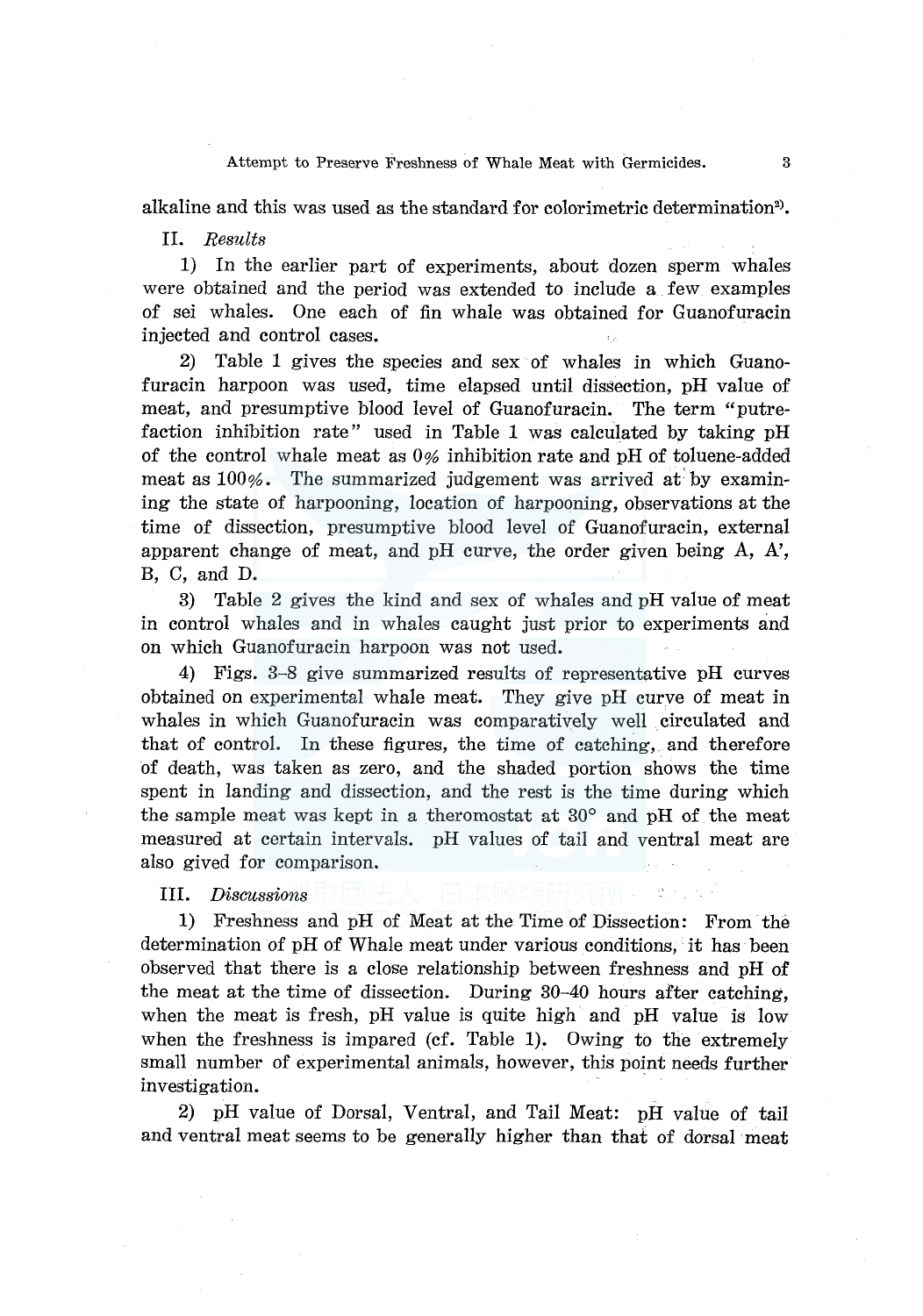S. AKIYA, O. HOSHINO and N. MOTOHASHI

|                | Mo. Species           | Body<br>length<br>Sex<br>$(f_t)$ |    | Date of<br>captured | (hrs.)<br>a) | Duration Freshness<br>(%<br>b) | No. of<br>G.F.-harpoon<br>used | No. of<br>G.F.-harpoon<br>hit |  |
|----------------|-----------------------|----------------------------------|----|---------------------|--------------|--------------------------------|--------------------------------|-------------------------------|--|
|                |                       |                                  |    |                     |              |                                |                                | c)                            |  |
| $\overline{2}$ |                       | Sperm   Female!                  | 37 | July<br>20          | 26.00        | 70                             | 1                              | 1                             |  |
| 3              | Ħ                     | ø                                | 35 | 20                  | 25.30        | 80                             | $\overline{2}$                 | 1                             |  |
| 4              | n                     | n                                | 39 | 22                  | 25.00        | 60                             | 1                              | 1 (missed)                    |  |
| 6              | o                     | n                                | 36 | 22                  | 25.00        | 70                             | 1                              | 1                             |  |
| 8              | Ħ                     | n                                | 38 | 24                  | 29.00        | 70                             | 1                              | 1                             |  |
| 9              | n                     | Ħ                                | 35 | 24                  | 28.15        | 70                             | 1                              | 1                             |  |
| 10             | u                     | n                                | 37 | 24                  | 28.15        | 70                             | 1                              | can unex-<br>ploded           |  |
| 11             | $\pmb{\sigma}$        | u                                | 35 | 24                  | 27.30        | 70                             | 1                              | ı                             |  |
| $-12$          | ŋ                     | Male                             | 48 | 26                  | 31.20        | 65                             | 1                              | 1                             |  |
| 13             | $\boldsymbol{\eta}$   | ť                                | 36 | 26                  | 32.00        | 70                             | 1                              | 1                             |  |
| 14             | $^{\prime\prime}$     | Female                           | 35 | 26                  | 32.00        | 75                             | $\mathbf{1}$                   | 1                             |  |
| 15             | $\boldsymbol{\theta}$ | $\boldsymbol{\theta}$            | 36 | 26                  | 32.00        | 60                             | 1                              | 1                             |  |
| 17             | Sei                   | o                                | 46 | 27                  | 25.00        | 60                             | 1                              | 1                             |  |
| 18             | ir                    | Male                             | 44 | 4<br>Aug.           | 14.00        | 65                             | $\mathbf{1}$                   | $1(40 \text{ gm.})$           |  |
| 19             | $\boldsymbol{B}$      | $\eta$                           | 42 | 6                   | 6.10         | 85                             | $\overline{2}$                 | 1 (missed)<br>(hit)<br>1      |  |
| 20             |                       | Sperm : Female                   | 36 | 9                   | 20.40        | 75                             | 1                              | /can unex-\<br>ploded         |  |
| 21             | Fin                   | Male                             | 60 | 12                  | 26.00        | 60                             | $\mathbf{1}$                   | 1                             |  |
| 22             | Sei                   | Female                           | 41 | 16                  | 27.00        | 70                             | 1                              | $1(40 \text{ gm.})$           |  |

G.F.=Guanofuracin (5-Nitrofurfurylideneaminoguanidine hydrochloride)

a) Duration of time between catching until dissection.

b) Freshness gives the degree of frashness at the time of dissection as designated

c) Unless otherwise noted as 40 gm., the 20 gm. can of guanofuracin was used.

at the time of dissection but the rate of putrefaction is the most rapid in tail meat. pH values of dorsal and ventral meat are varied under different conditions (cf. Figs. 6-8).

3) Relationship between Freshness and Guanofuracined Whale Meat: It has been observed that the freshness of whale meat depends on the location of harpooning, time elapsed between harpooning and death, duration towing, atmospheric and sea-water temperature, and nutritional condition of the whale. Since the autolysis of the meat and rate of putrefaction are dependent on the foregoing factors, the freshness of the meat is not necessarily maintained until the time of dissection by Guanofuracin injection. As long as a fairly reasonable amount of the drug is in circtlation, the freshness is naturally maintained (cf. Table 1).

4) Location of Guanofuracined Harpooning and State of Guanofuracin Circulation: In general, the freshness of meat is maintained

Table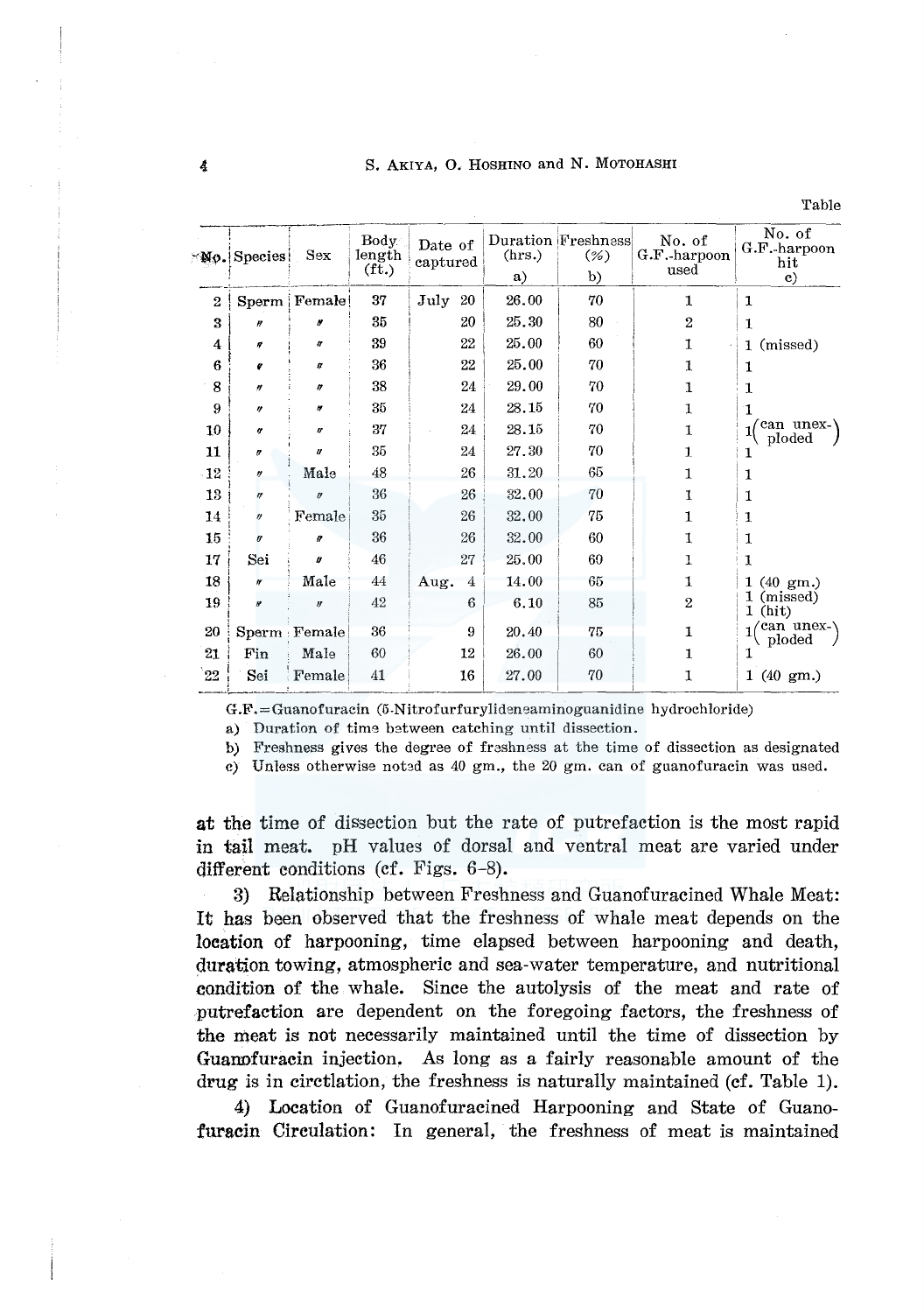| At dis- | pH of dorsal meat<br>40 hrs. | Presumed<br>Blood Level<br>of G.F. $(mg. % )$ | Putretaction<br>inhibition rate<br>$(\% )$ | Elapsed Time<br>until death | Summarized<br>judgement |  |
|---------|------------------------------|-----------------------------------------------|--------------------------------------------|-----------------------------|-------------------------|--|
| section | later (30°C)                 |                                               |                                            | (min.)                      |                         |  |
| 5.85    | 7.10                         | $0.1 - 0.2$                                   | 10                                         | $0\sim1$                    | D                       |  |
| 5.90    | 6.70                         | $0.4 - 0.5$                                   | 40                                         | 4                           | A'                      |  |
| 5.80    | 7.25                         | $0$ (control)                                 | $\Omega$                                   | 3                           |                         |  |
| 5.75    | 6.85                         | $0.2 - 0.3$                                   | 25                                         | $0 - 1$                     | C                       |  |
| 5.80    | 6.50                         | $0.3 - 0.5$                                   | 50                                         | 3                           | A'                      |  |
| 5.65    | 6.40                         | $0.6 - 0.7$                                   | 60                                         | 1                           | A                       |  |
| 5.60    | 7.40                         | $0$ (control)                                 | $\theta$                                   | 8                           |                         |  |
| 5.70    | 6.60                         | $0.3 - 0.4$                                   | 40                                         | $\overline{2}$              | $A^t$                   |  |
| 5.55    | 6.85                         | $0.4 - 0.5$                                   | 35                                         | 16                          | $\bf{B}$                |  |
| 5.60    | 6.65                         | $0.7 - 0.9$                                   | 55                                         | 5                           | A                       |  |
| 5.70    | 6.95                         | $0.3 - 0.4$                                   | 30                                         | $0 - 1$                     | в                       |  |
| 5.50    | 7.00                         | $0.2 - 0.3$                                   | 20                                         | $\overline{2}$              | C                       |  |
| 5.70    | 6.85                         | $0.2 - 0.4$                                   | 25                                         |                             | G                       |  |
| 5.75    | 6.70                         | $0.3 - 0.5$                                   | 35                                         |                             | B                       |  |
| 5.90    | 6.75                         | $0.3 - 0.4$                                   | 30                                         | 15 <sub>1</sub>             | $\bf{B}$                |  |
| 5.80    | 7.00                         | $0$ (control)                                 | $\theta$                                   | 3                           |                         |  |
| 5.80    | 6.95                         | $0.3 - 0.5$                                   | 25                                         |                             | C                       |  |
| 5.80    | 6.65                         | $1.0 - 1.2$                                   | 50                                         |                             | A                       |  |

by fishery workers by experience and does not give a chemically determined data.

when ordinary harpoon strikes the head or chest portion, and freshness is extremely lowered when the harpoon strikes the ventral side. With harpoons charged with Guanofuracin, the best result was obtained when it struck the chest portion.

5) Relationship between Guanofuracined Whale Meat and Rate of Putrefaction: As long as certain amount of Guanofuracin is circulating through the body, the rate of putrefaction is suppressed in accordance with the amount as compared with the control whale (cf. Figs.  $3-8$ ). In some outstanding examples, no putrefying odor was detected even after a few days at 30°. This fact was also observed in few successful cases described in the previous report and was confirmed in the present series of experiments by larger number of successful cases. (especially Nos. 3, 8, 9, 11, 13, and 22) in which Guanofuracin was effective in preventing putrefaction.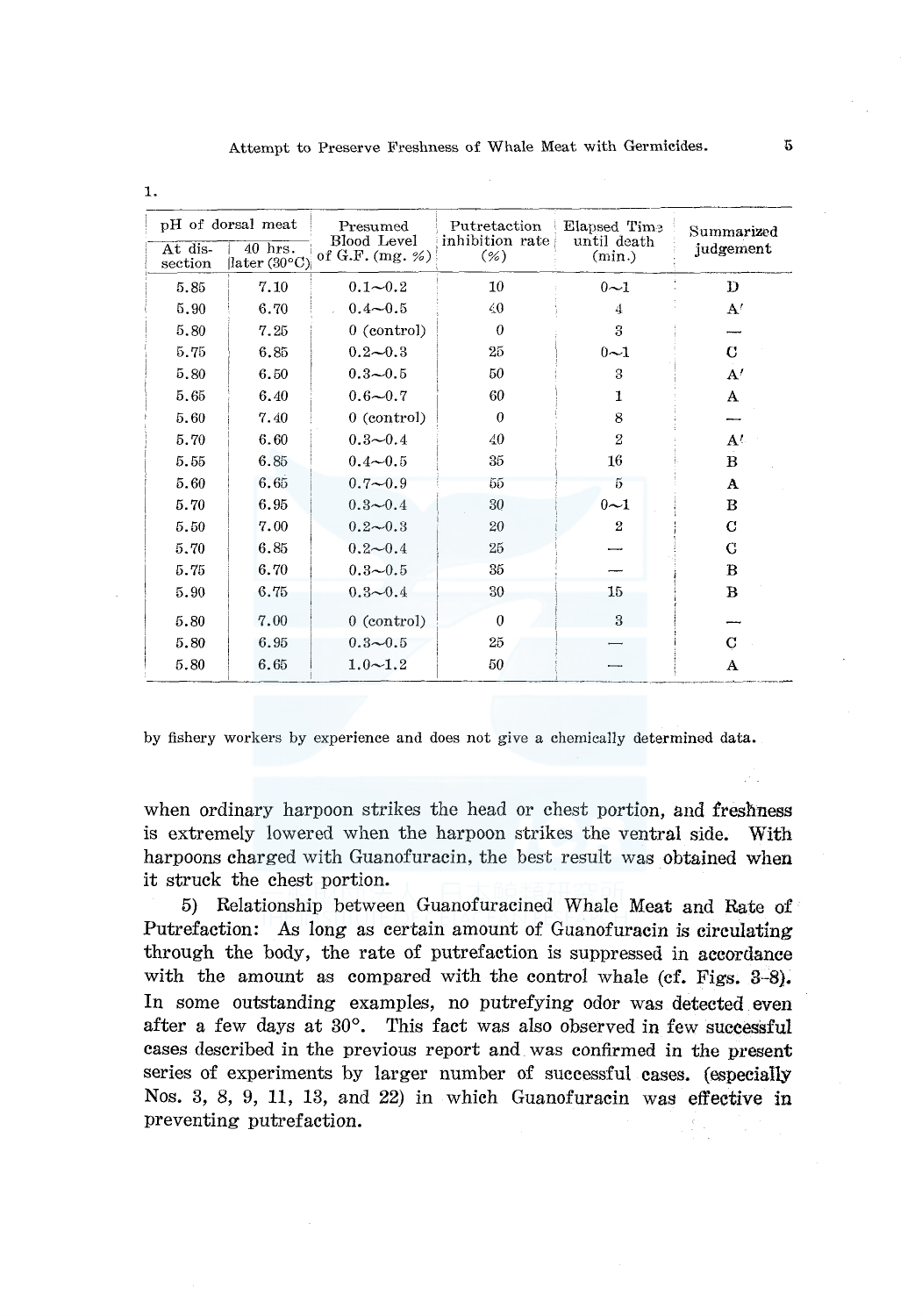| No.            | Species               | Sex                 | Body -<br>length <sub>1</sub><br>$({\rm ft.})$ | Date of<br>captur-<br>$_{\rm ed}$ |                 | Dura-<br>tion<br>(hrs) | Fresh-<br>ness<br>$(\% )$ | pH of dorsal<br>$_{\text{meat}}$ |                                      | Weath-                    | $\operatorname{Water}$            |
|----------------|-----------------------|---------------------|------------------------------------------------|-----------------------------------|-----------------|------------------------|---------------------------|----------------------------------|--------------------------------------|---------------------------|-----------------------------------|
|                |                       |                     |                                                |                                   |                 |                        |                           | At dis-<br>section               | $40$ hrs<br>later<br>$(30^{\circ}C)$ | er                        | tempara-<br>ture<br>$(^{\circ}C)$ |
| 1              | Sei                   | Male                | 41                                             | July                              | 13 <sup>1</sup> | 32.35                  | 50                        |                                  |                                      | В                         | 13.0                              |
| $\overline{2}$ | Fin                   | II                  | 51                                             |                                   | 15              | 15.50                  | 75                        |                                  |                                      | F                         | 13.0                              |
| 3              | Sei                   | $\pmb{\eta}$        | 40                                             |                                   | 16              | 9.00                   | 80                        | 5.80                             | 7.10                                 | B                         | 14.0                              |
| 4              | Sperm                 | $^{\prime\prime}$   | 35                                             |                                   | 23              | 29.10                  | 60                        |                                  |                                      | $\Omega$                  | 18.5                              |
| 5              | $\boldsymbol{r}$      | $^{\prime\prime}$   | 36                                             |                                   | 23              | 28.35                  | 65                        |                                  |                                      | $\boldsymbol{\mathit{y}}$ | $\boldsymbol{H}$                  |
| 6              | $\theta$              | n                   | 36                                             |                                   | 23 <sup>°</sup> | 28.27                  | 60                        |                                  |                                      | $\boldsymbol{\eta}$       | $\boldsymbol{\eta}$               |
| 7              | $\boldsymbol{\eta}$   | $^{\prime\prime}$   | 44                                             | Aug.                              | $\mathbf{2}$    | 14,40                  | 60                        |                                  |                                      | RF                        | 21.0                              |
| 8              | $\mathbf{r}$          | $\eta$              | 46                                             |                                   | $\overline{2}$  | 14.25                  | 60                        |                                  |                                      | $\boldsymbol{H}$          | $\boldsymbol{\eta}$               |
| 9              | Sei                   | $\boldsymbol{u}$    | 37                                             |                                   | 5               | 12.55                  | 70                        | 5.70                             | 7.05                                 | $\mathbf C$               | 15.5                              |
| 10             | $\boldsymbol{\theta}$ | Female              | $45\,$                                         |                                   | 11              | 26.25                  | 65                        |                                  |                                      | $\operatorname{BC}$       | 26.0                              |
| 11             | $\boldsymbol{\eta}$   | $\boldsymbol{n}$    | 48                                             |                                   | 12              | 27.05                  | 60                        |                                  |                                      | $\mathbf C$               | 20.5                              |
| 12             | Sperm                 | Male                | 54                                             |                                   | 14              | 10.50                  | 80                        |                                  |                                      | CF                        | 16.0                              |
| 13             | Sei                   | $\boldsymbol{\eta}$ | 43                                             |                                   | 15              | 21.30                  | 70                        | 5.85                             | 7.30                                 | ${\rm FC}$                | 20.5                              |
| 14             | Fin                   | f)                  | 54                                             |                                   | 15              | 24.55                  | 70                        | 5.80                             | 7.40                                 | $_{\rm FC}$               | 21.5                              |
| 15             | Sei                   | Female              | 43                                             |                                   | 16              | 28.25                  | 70                        | 5.80                             | 7.20                                 | В                         | 20.0                              |
| 16             | $\eta$                | $\boldsymbol{U}$    | 44                                             |                                   | 16              | 29.40                  | 65                        | 5.70                             | 7.30                                 | В                         | $^{\prime\prime}$                 |
| 17             | $\boldsymbol{\mu}$    | Male                | 37                                             |                                   | 16              | 30.45                  | 60                        |                                  |                                      | B                         | $\boldsymbol{\eta}$               |
| 18             | Sperm                 | Female              | 36                                             |                                   | 18              | 25.00                  | 70                        | 5.70                             |                                      | BC                        | $\boldsymbol{\eta}$               |
| 19             | $\theta$              | $\boldsymbol{r}$    | 35                                             |                                   | 18              | 26.45                  | 60                        |                                  |                                      | C                         | $\boldsymbol{\eta}$               |
| $20*$          | $\eta$                | Male                | 36                                             |                                   | 18              | 34.29                  | 60                        | 5.80                             | 6.80                                 | В                         | $\boldsymbol{\eta}$               |

Table 2

\* No. 20 is injected with 60 gm. Boakinin.

#### (Addeddum)

At a later stages of the present series of experiments, comparison of antiseptic effect of Guanofuracin and that of butyl p-hydroxybenzoate, one of the antiseptics used for foodstuff, against whale meat showed no great difference and, therefore, cans containing 60 gm. of Boakinin B (butyl p-hydroxybenzoate) were prepared and their use in harpoon was requested. Only one example was obtained but it could not be said to have been successful. The effect of this antiseptic is therefore, still unknown and further examinations are scheduled to be made.

The writers take this opportunity in expressing their deep gratitude to the members of the Technical Department and Akkeshi Office of Taiyo Fisheries Co., Ltd. for giving them facilities and extending them many valuable assistances during the course of this study. The writers are also grateful for valuable advices extended them by Messrs. H. Okuda and T. Nakai of the whales Research Institute, and to Messrs. T. Ohsawa, Y. Kuno, and Y. Nakaji for their cooperations in this work.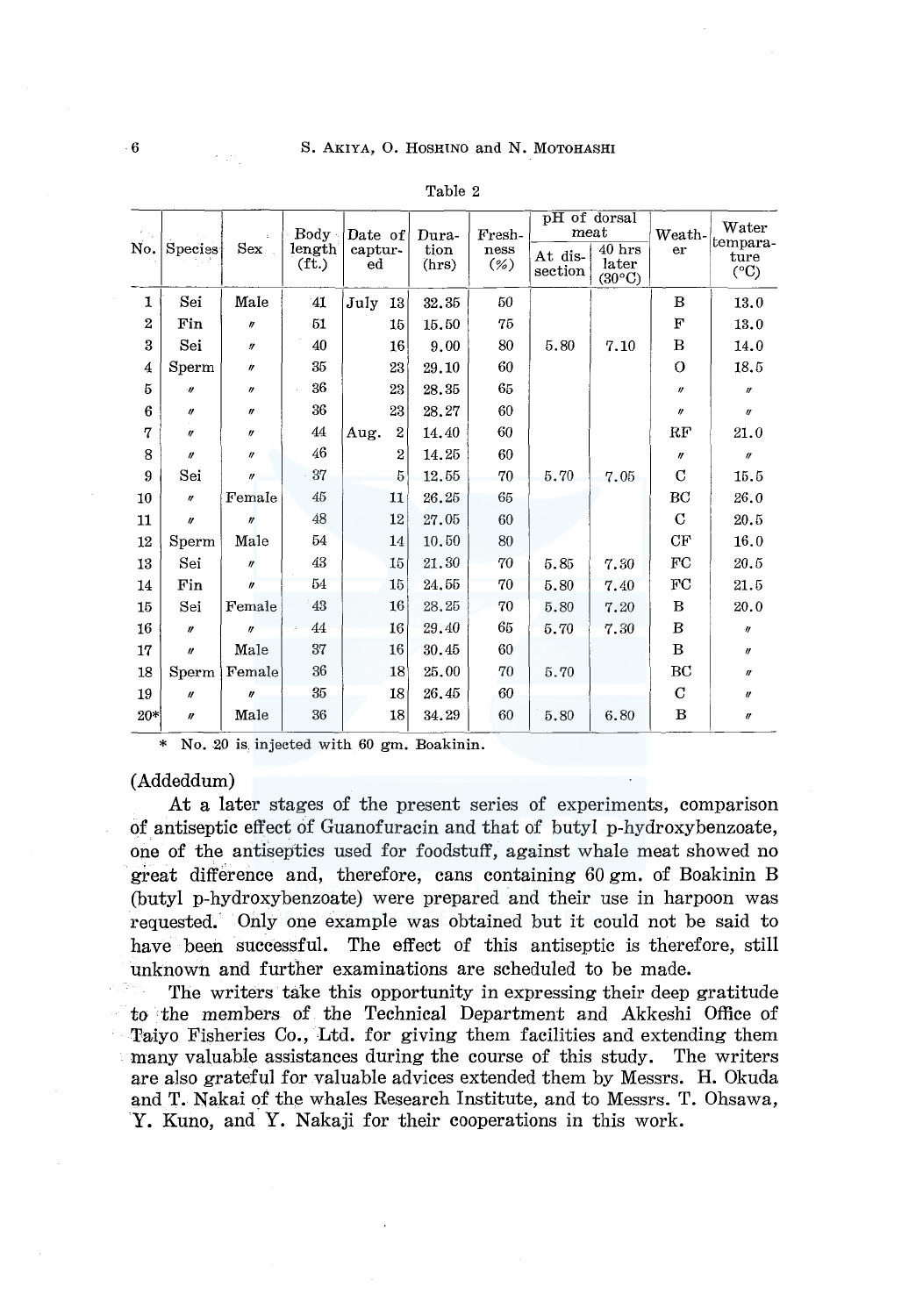

Fig. 4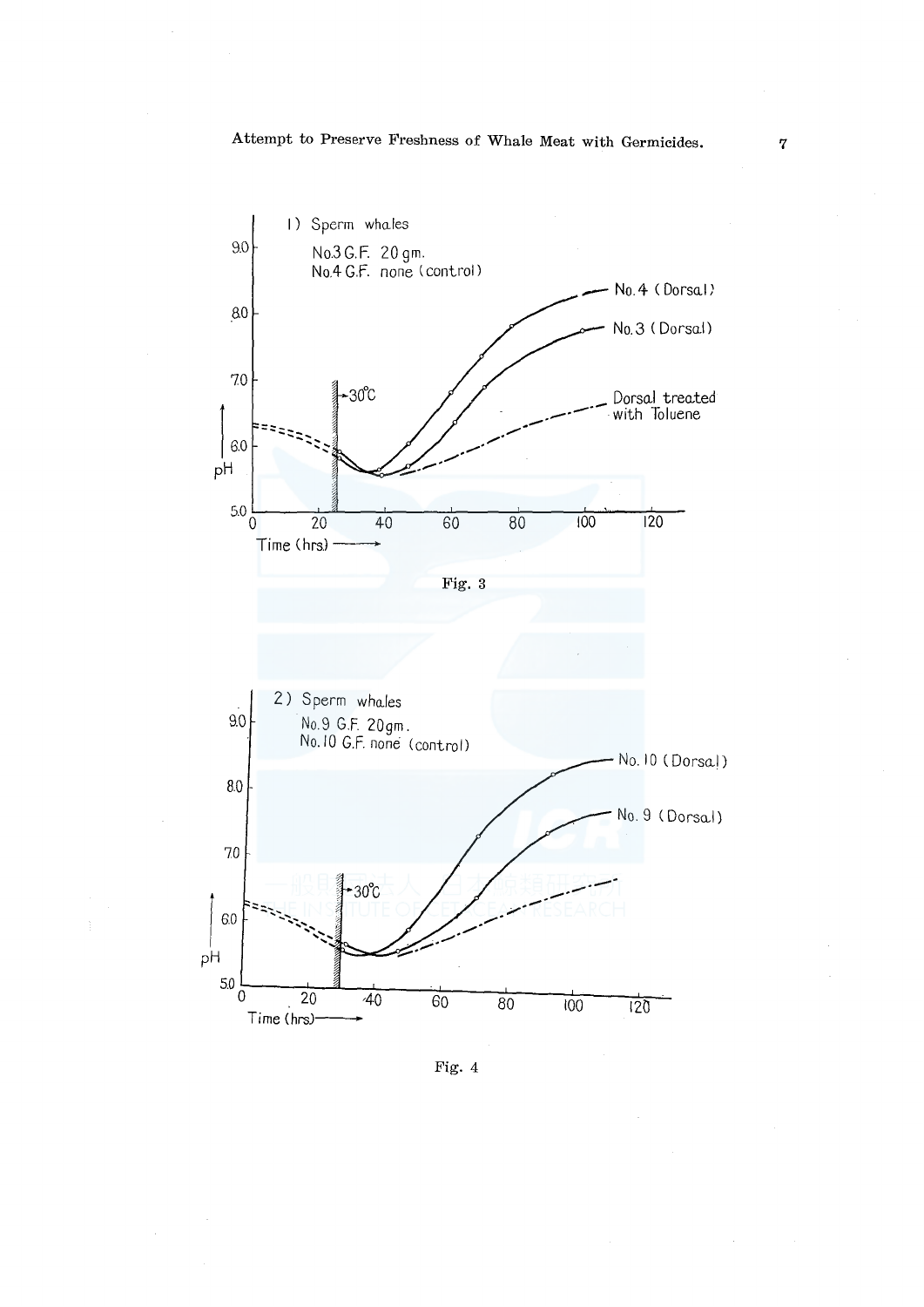

Fig. 6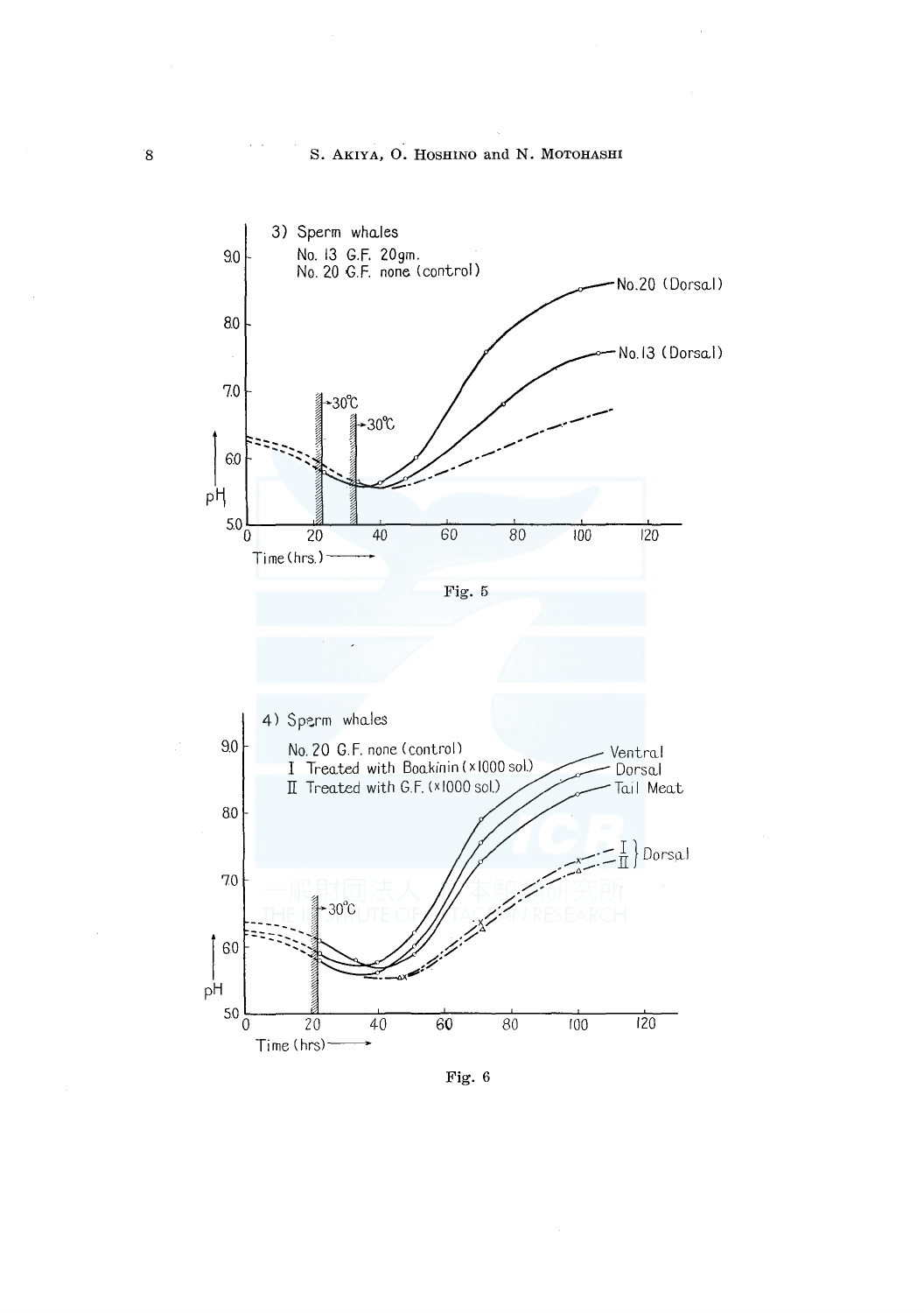

Fig. 8